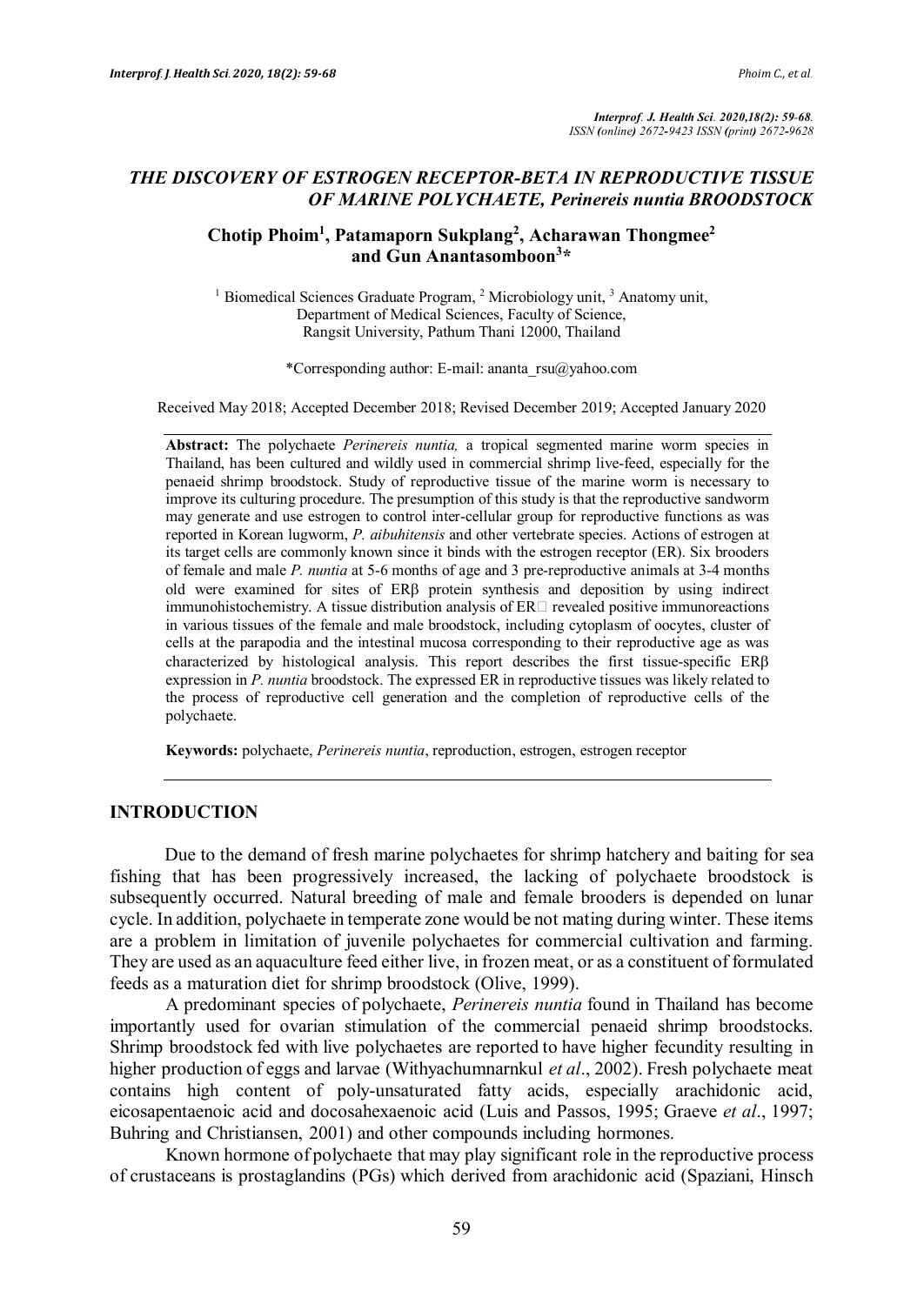& Edwards, 1993). Prostaglandins F2a (PGF2a) play important role in the ovarian development and spawning in fish, crayfish and penaeid shrimp via the binding with cell surface G proteincoupled receptors (Fujino *et al*., 2000) and also through the nuclear receptors (Bhattacharya *et al*., 1999; Helliwell *et al*., 2004). In vertebrates, it is known that the estrogen plays significant roles in reproduction, development, growth, and sexual differentiation, exerting its actions through the ligand-induced transcriptional activation of the estrogen receptors (ERs) (Wallen, 2005; Heldring *et al*., 2007 and Nelson and Habibi, 2013). There are orthologues reports of ERs in many invertebrate species such as in mollusks (Kajiwara *et al*., 2006; Keay *et al*. 2006; Ni *et al*., 2013 and Nagasawa *et al*., 2015), amphioxus (Bridgham *et al*., 2008; Paris *et al*., 2008 and Katsu *et al*., 2010), and annelids (Keay and Thronton, 2009; Lv *et al*., 2017). Some trials have also traced for the up-regulation of invertebrate *ER* mRNA during exposure to the estrogen (Keay *et al*. 2006; Stange *et al*., 2011; Linlan *et al*., 2017). In addition, effects of estradiolactivated ERs on oogenesis and vitellogenesis have been continuously demonstrated (Li *et al*., 1998; Osada *et al*., 2003; Matozzo *et al*., 2008; Tran *et al*., 2016b). However, the functions of ERs and its mechanism of action in invertebrates are not well understood (Matsumoto *et al*., 2007; Bannister *et al*., 2007; Bridgham *et al*., 2008; Paris *et al*., 2008 and Katsu *et al*., 2010).

In vertebrates, differential expressions of  $ER\beta$  and  $ER\alpha$  in adult rat ovaries and testes by immunohistochemical assays have well demonstrated that both ER subtypes are important for reproductive functions and gamete production (Sar and Welsch, 1999; Hulas-Stasiak and Gawron, 2007). By biochemical, autoradiographic and immunohistochemical analyses, have also demonstrated the presence of ERs in brain, pituitary, mammary gland, prostate gland and reproductive tissues.

Recently, molecular characterization of full-length estrogen receptor gene and its tissuespecific expression in Korean lugworm, *P. aibuhitensis* was reported and revealed that the *paER* sequence is conserved among the annelid and mollusk species (Linlan *et al*., 2017). A tissue *paER* mRNA distribution also showed that it is strongly expressed in various tissues, including the intestines, stomach and esophagus.

In this study, we aimed to examine the tissue-specific for ER-beta (ERβ) protein expression in the polychaete, *P. nuntia* broodstock comparing to the juveniles by using immunohistochemical essay. The study of hormonal signaling for reproductive cells development and maturation is necessary to further improve a commercial polychaete culture.

#### **MATERIALS AND METHODS**

#### *Polychaete*

Experimental marine polychaete, *P. nuntia* broodstock (3 females and 3 males at 5-6 months of age) and 3 juveniles (approximately 3-4 months old) were obtained from the Coastal Aquaculture Research and Development Regional Center 2, Department of Fisheries, Samutsakhon province, Thailand. They originated from domesticated stocks and were reared in indoor cultured tanks containing artificial sea water at 10-15 ppt of salinity. They were maintained under prepared photoperiod (12h:12h of dark/light cycle) at 27-30 °C.

#### *Histology*

Polychaete cold-anesthetization, dissection, fixation with Davidson's fixative, paraffin embedding and tissue section procedures were based on method of Bell and Lightner (1998). Samples were various parts, including the head, body and tail regions. The specimens were sectioned at 5-6 µm thickness and placed on histological slides. The tissue sections were deparafinized with xylene, rehydrated, stained in Mayer's hematoxylin for 4-6 min, and passed through tap water for 5 min. They were then stained in eosin-phloxine 2 min, dehydrated, and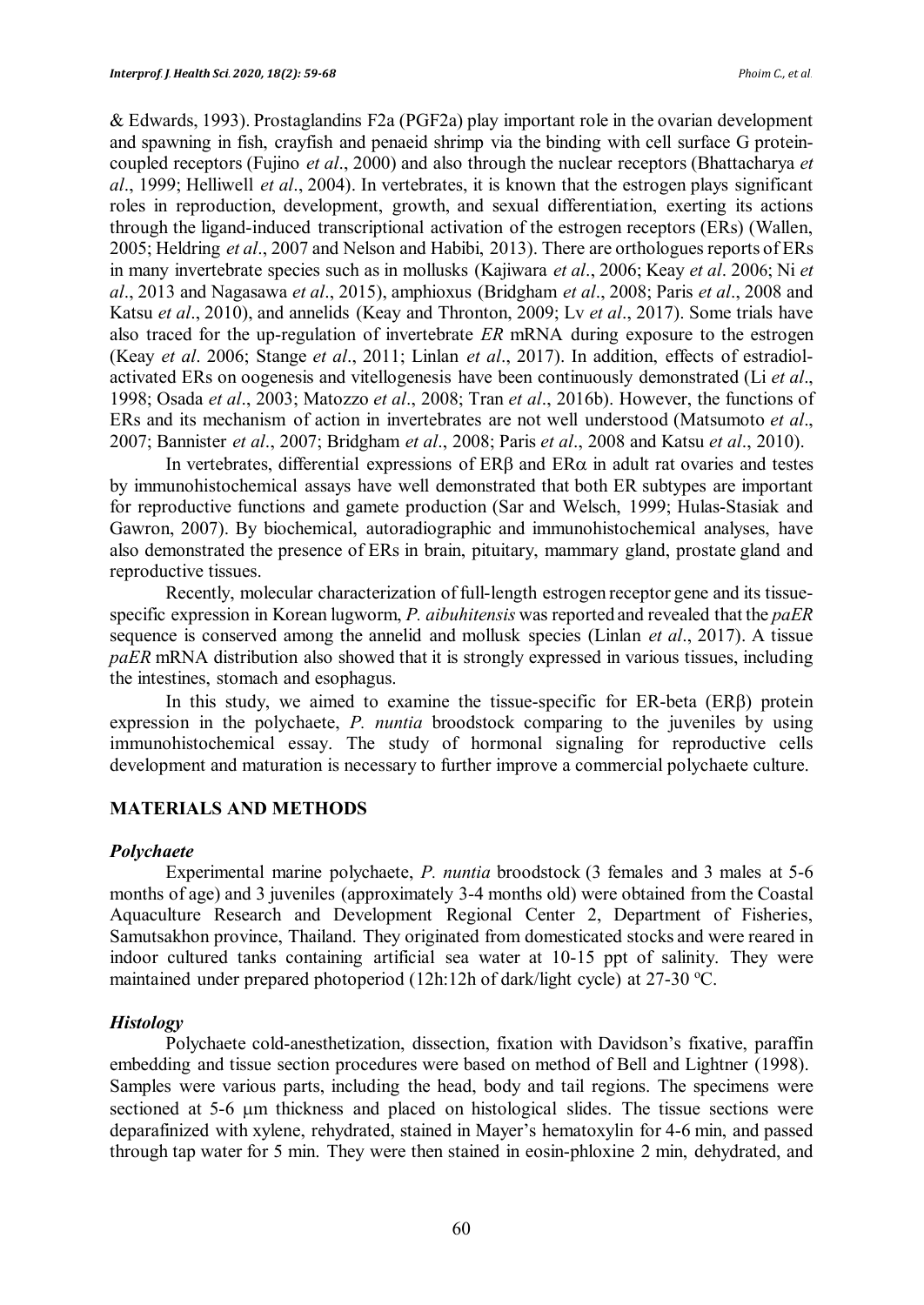cleared in xylene. The H&E stained sections were mounted with coverslip and then examined under light microscope.

#### *Immunohistochemistry*

The parafinized tissue samples were sectioned at 5-6 µm thickness and placed on positively charged microscope slides (EMS, CA). Indirect immuno-labeling and immunohistochemistry were sent to carried out at the Pathology Diagnostic Center, Department of Pathology, Faculty of Medicine Siriraj hospital, Mahidol university with rabbit antiserum against ERβ subunit. For immunoperoxidase, biotinylated secondary antibody and HRP conjugate was applied before staining with DAB and  $H_2O_2$  reaction, followed by hematoylin counterstaining. Mouse mammary tissue was parallely processed as a positive control section. The immuno-labeling sections were mounted with coverslip and then examined and photographed using light microscope.

### **RESULTS AND DISCUSSION**

Presumption of this study is that the reproductive system of *P. nuntia* broodstock may generate and use estrogen to control inter-cellular groups for reproductive functions. Six brooders of polychaete (3 females and 3 males) at 5-6 months of age and 3 juvenile animals at 3-4 months old were examined by using histology and immunohistochemical assay for ERβ deposition.



**Figure 1.** Photographs of *P. nuntia* broodstock, sexually mature (epitokous) polychaetes. Broodstocks are differentiated by the color and size of the proximal body region. Female (upper picture) being bright green colored with wider trunk, while males (lower picture) are creamy colored with narrower trunk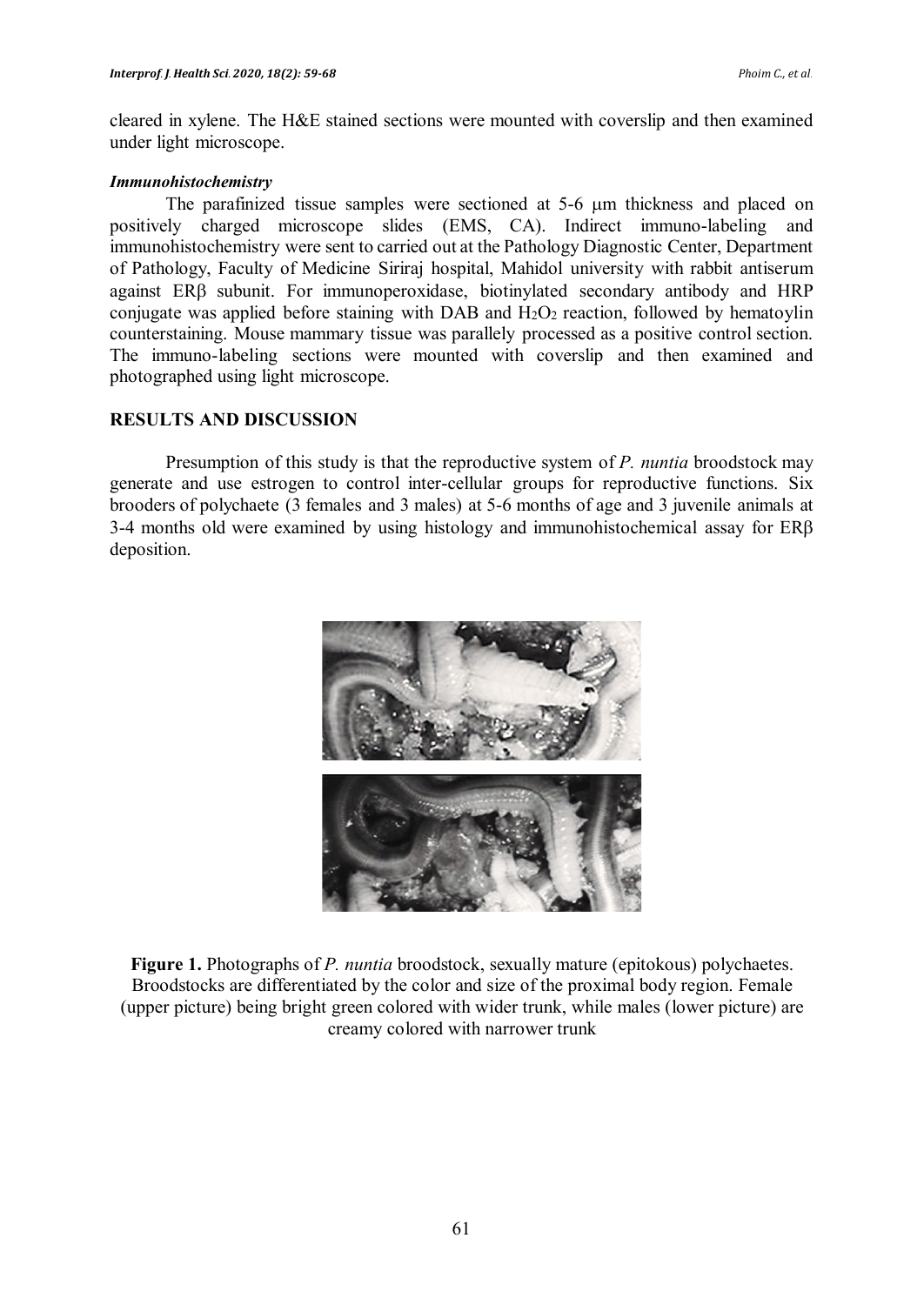

**Figure 2.** Photomicrographs of juvenile *P. nuntia* (3-4 months of age) stained with H&E of the body (a) and the head (b) reveal normal histology without deposition of gametes in the coelomic cavity (C). Intersegmental septa are observed between individual body segments (arrows). parapodia (P), muscular wall (M), intestine (I), stomach (S), cranial ganglion (G)

Histology with H&E stain showed accumulations of developing oocytes in the coelomic cavity within the head and the body of the female, and sperms in the male broodstocks (Fig 3). Results from histology were used to confirm the reproductive stage of the polycheates comparing with the pre-reproductive specimens that were studied.





Indirect immunohistochemistry revealed positive reactions of anti- ERβ at the clusters of cells close to the tip of parapodia with all of female and male brooders as red-brownish color (Fig. 4). An intense immunoreaction also deposited at the cytoplasm of developing oocytes found within the coelomic cavity (Fig. 5). Mucosal cell layer of intestine of both the female and male broodstocks also showed positive reaction with ERβ subunit, whereas, nonimmunoreactive signal was observed in juvenile specimens (Fig. 6). These features correspond to the reproductive phase of the polychaetes for eggs or sperms production and deposition found in the coelomic cavity. A control immunohistochemistry with mouse mammary tissue exhibits positive reaction of anti-estrogen receptor-beta (ERβ) at the cytoplasm of epithelial cells of lactiferous gland as red-brownish color (Fig. 7).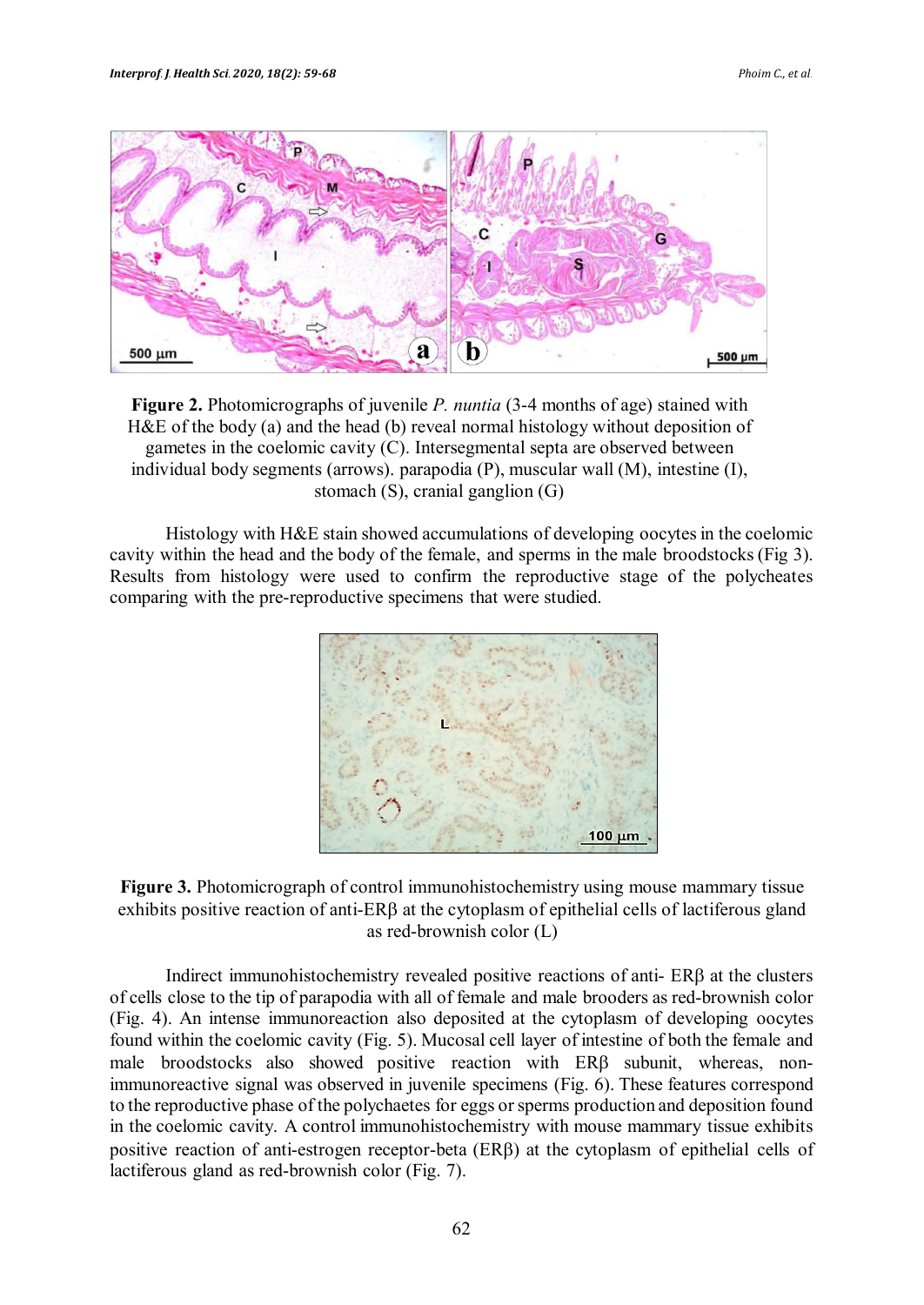

**Figure 4.** Photomicrographs of indirect immunohistochemical assay of female (a) and male (b) broodstocks exhibit positive reaction of anti-ERb at clusters of cells as red-brownish color (arrow, \*) at the tip of parapodia. Oocytes or sperms are found within coelomic cavity as well as the cavity of parapodia (P). No positive immunoreaction was observed in cuticular wall and muscular tissue



**Figure 5.** Photomicrographs showing ERb immunoperoxidase staining in the developing oocytes of female broodstock (5-6 months of age). ERb positive immunoreactions exhibit in the cytoplasm of the developing oocytes accumulated within the coelomic cavity



**Figure 6.** Photomicrographs showing ERb immunoperoxidase staining at the mucosal cell layer of intestine (I) of female broodstock. No positive immunoreaction was observed in the muscular tissue (M)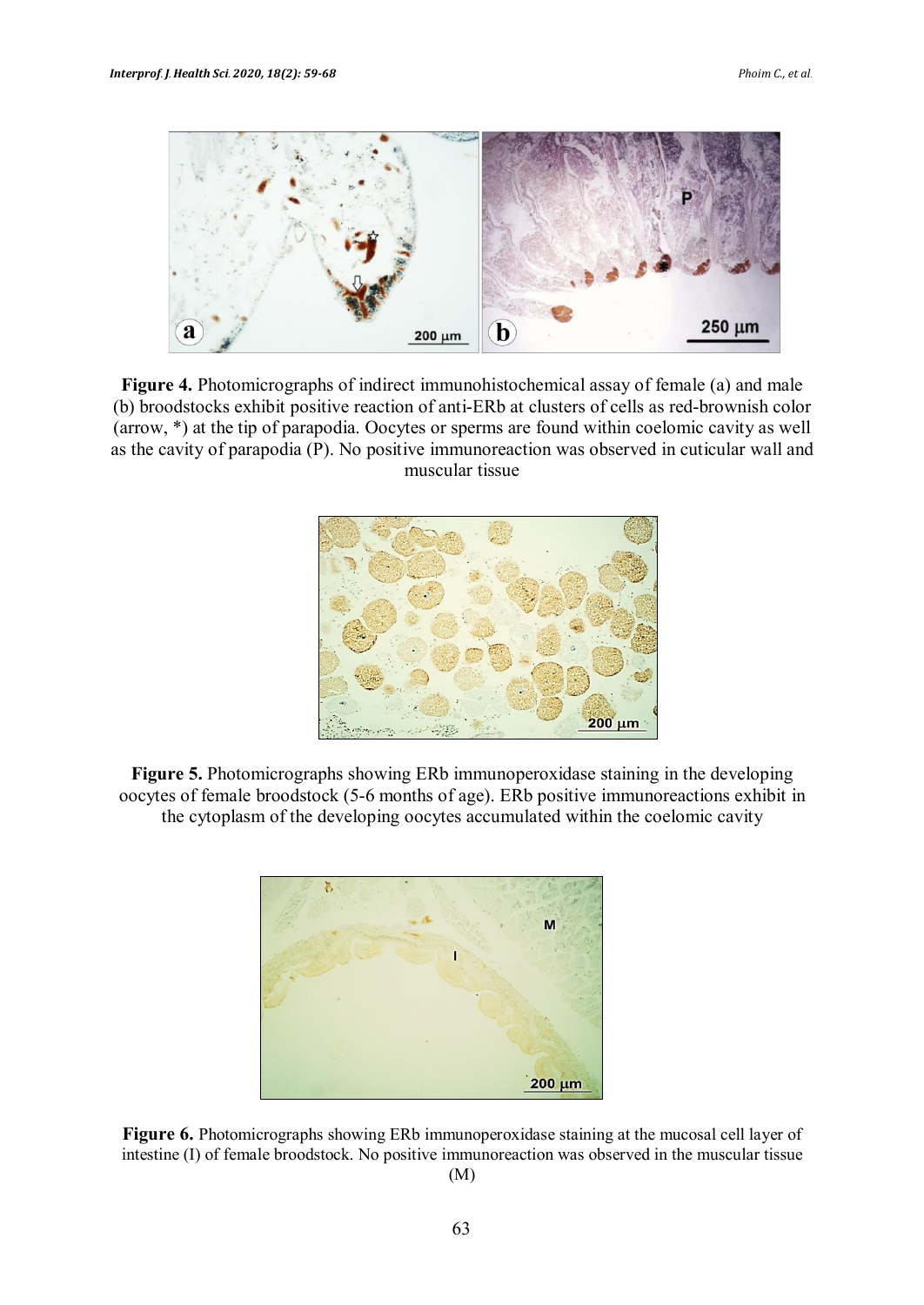

**Figure 7.** Drawing picture of *P. nuntia* broodstock demonstrates the cell and tissues mapping for ERb expression including oocytes in the coelomic cavity, the tip of parapodias and the intestinal wall

Monitoring of tissue specific location for synthesis and accumulation of estrogen receptor-beta (ERβ) protein in a marine polychaete, *P. nuntia* using immunohistochemistry described in this article revealed definitive tissues involved in the reproductive system such as cytoplasm of the developing eggs in the coelomic cavity of female broodstock, the intestinal mucosal cells and the cluster of germ cells at the tip of parapodia of both female and male broodstocks. Because *P. nuntia* is a fully segmented marine worms with body segments, its whole body cavities are containers with gamete production during the breeding season (Cho *et al*., 2015). Polychaetes are described as pseudohermaphroditic worm without permanent gonad (Rebscher *et al*., 2007). For instance in the localization of primary gonad of this worm, a molecular germline marker (*Pn-vasa*) sequence was applied to localize the primitive gonad and found that germ cells originate from the mesodermal posterior growth zone (MPGZ) at the tail region of the juveniles and then migrate into the anterior segments to form a transverse cluster of cells at distal end of parapodia of each body segments of the adult age (Maceren-Pates *et al*., 2015). This feature corresponded to the positive immuno-localization of ERβ in the *P. nuntia* broodstock. Unlike another well-studied annelid species, *Platynereis dumerilii* with incomplete intersegmental-septum*,* the gamete production mechanism was suggested that germ cells settled from the MPGZ at the tail region of the juvenile and later translocate into the coelomic cavity as a primitive gonad to develop oocytes (Rebscher *et al*., 2007). Result from tissue distribution analysis of *ER* mRNA in adult Korean lugworm, *P. aibuhitensis* showed the *paER* expressions in various tissues, including stomach, esophagus, esophageal gland, body wall, head, and most strongly in the intestines. (Lv *et al*., 2017).

In family Nereidae, the gonads have never become localized and oocytes grow freely in the female coelomic cavity. Vitellogenin, the precursor of yolk protein, is secreted by specialized coelomic cell called "eleocytes" and the intestinal mucosal cells during oogenesis in the King lugworm, *Nereis virens* (Garcia-Alonso and Rebscher, 2005). Vitellogenesis is the process of yolk formation in the oocyte or female germ cell and involved in reproduction of marine organisms. It starts when the fat bodies stimulates the release of juvenile hormones and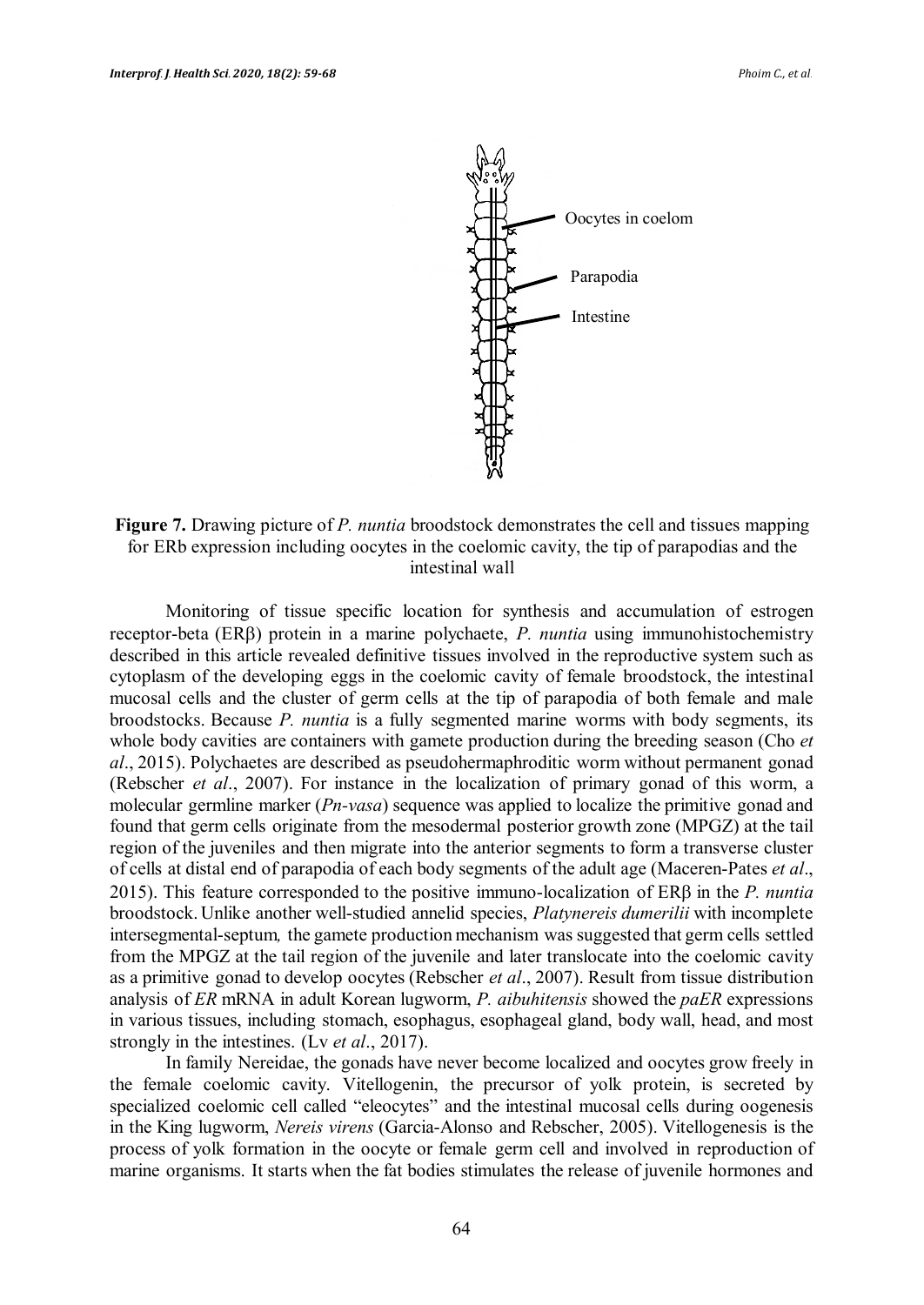then produces vitellogenenin. A major role of the yolk proteins is involved in oocyte-sperm binding, sperm penetration and fertilization of zygote. An exogenous estradiol-17beta was used to demonstration on up regulation of the vitellogenin mRNA in *Xenopus laevis* (Skipper and Hamilton, 1997).

Polychaetes are used extensively for shrimp broodstock maturation diet due to their qualities in enhancing shrimp reproductive performances (Middleditch *et al*., 1980; Lytle *et al*., 1990). Such success partly results from their high-saturated fatty lipids (HUFAs) component, particularly arachidonic acid content as well as some reproductive hormones recently identified in polychaetes such as prostaglandin E2 (Meunpol *et al*., 2005b and prostaglandin F2α (Poltana, 2005). Other hormones discovered in polychaetes are ecdysteroid, osmoregulary hormones, oxytocin/vasopression hormones, reproductive hormones, sex hormones and sex pheromone. However, there is no evidence of vertebrate-type steroid identification in polychaetes (Meunpol *et al*., 2007).

Vertebrate-type steroids can be found in invertebrates such as androsterone, progesterone, estradiol, corticosteroids (Darvas *et al*., 1997; LaFont, 2000). Fingerman *et al*. (1993) reported that progesterone and estradiol are sex steroids important to the crustacean reproductive system and involve in ovarian development by stimulation of vitellogenesis and increasing oocyte diameter of *Penaeus vannamei*. A trial by using of 17α-hydroxyprogesterone extracts from natural *P. nuntia* and synthetic progesterone to induce development of the penaeid oocytes exhibited a significant increment of percentage of vitellogenic oocytes and reduce latent period of spawning (Meunpol *et al*., 2007).

The possibility of polychaetes possessing similar reproductive hormones to crustaceans especially vertebrate-type steroids is raised since polychaetes are acknowledged as being the best diet for shrimp maturation (Lytle *et al*., 1990 , Browdy, 1992, Marsden *et al*., 1997 and Naessen *et al*., 1997). So, the identification of reproductive hormones as well as the receptors of these hormones in polychaetes can help in developing a reproductive maturation diet by combining these hormones into pellet food. In addition, a phylogenetic analysis of full-range *paER* gene exhibits orthologue of ERs among the annelids, crustaceans and other invertebrate species (Lv *et al*., 2017).

### **CONCLUSION**

In summary, the present results describe the first tissue-specific ERβ expression in *P. nuntia* broodstock and indicate that the ERβ was exclusively present in the developing oocytes, intestinal mucosa and cluster of cells at the tip of parapodia of the reproductive worms, which equivalents to the location of primary gonads. On the contrary, ERβ localization was not observed in the juvenile specimens. These positive tissues of ERβ deposition probably mediate some of the effects of estrogen action in the regulation of growth and development of the gametes. Comparing to the results of immunohistochemical analysis of two ERs subtypes, ERβ and  $ER\alpha$  in rat ovary, both  $ER$  subtypes are found in the oocytes, germinal epithelium and the granulosa cells of growing follicles, but no staining is detected in the primordial follicles as well as in the ovary of neonatal rat. However, the level of ERβ immunoreaction was higher in comparison with ER $\alpha$ . The exclusive presence of the ER $\beta$  in developing oocytes and granulosa cells in ovary indicates that the ERs mediates some effects of estrogen action in the regulation of growth and maturation of ovarian follicles and gametes during reproductive age (Sar and Welsch, 1999).

Polychaetes may need sex steroids at the specific time for reproductive purpose. To confirm this hypothesis, further studies need to examine the possibility of inducing oocyte/ sperm maturation and quantity through hormonal feed, as well as the time-course of ER expression during metamorphosis and growth of *P. nuntia*.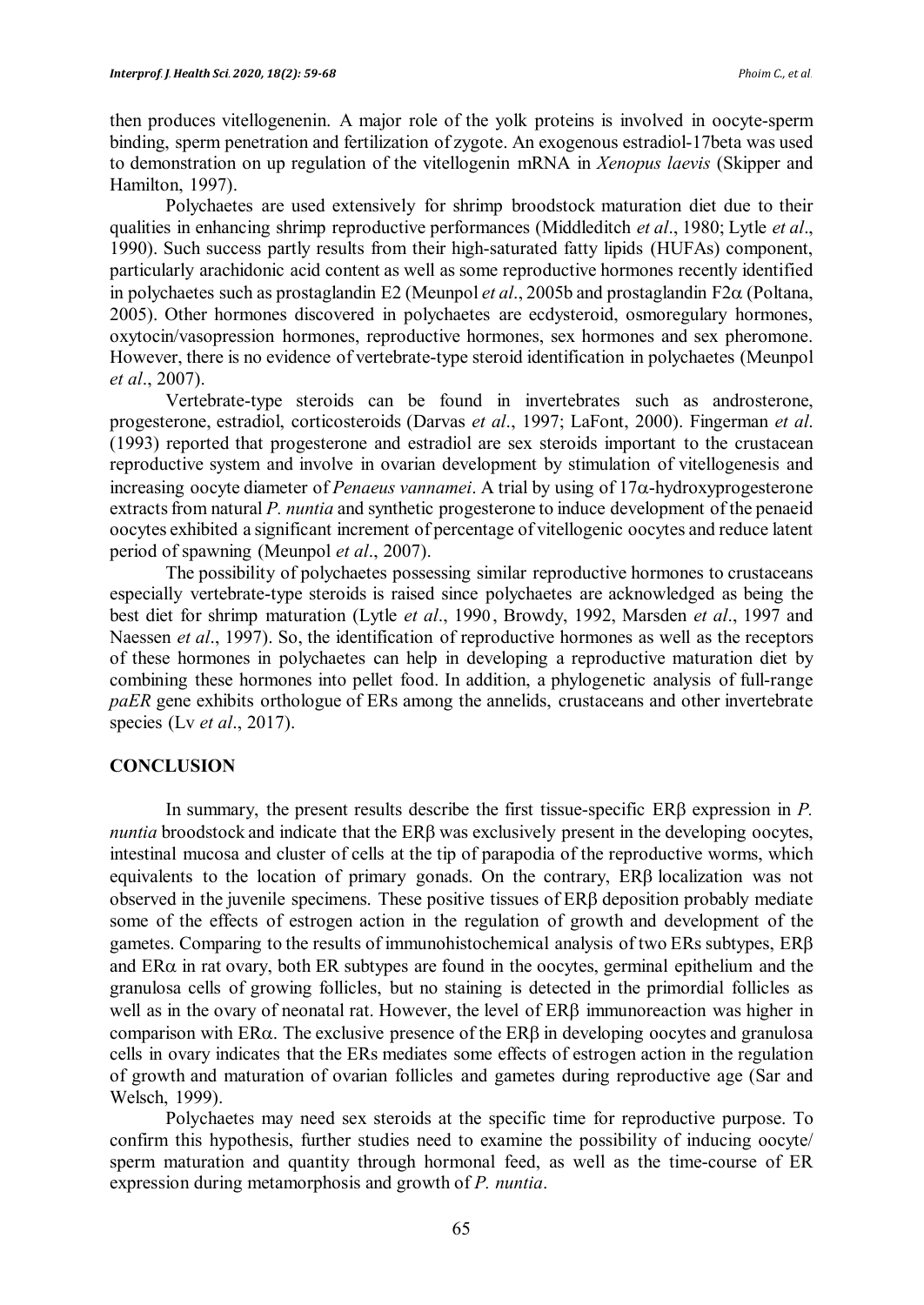### **ACKNOWLEDGMENTS**

This study was supported by the Biomedical Sciences Program, Faculty of Science, Rangsit University, Thailand for providing all reagents and equipment. The authors would like to gratefully acknowledge the Coastal Aquaculture Research and Development Regional Center 2, Department of Fisheries, Samutsakhon for providing free polychaete samples. We also expressed special thanks to Assoc.Prof.Dr. Kanokphan Wongprasert, Department of Anatomy, Faculty of Science, Mahidol University for valuable comments and suggestions of this research.

### **REFERENCES**

- Bannister R, Beresford N, May D, Routledge EJ, Jobling S, Weaver MR. 2007. Novel estrogen receptor-related transcripts in *Marisa coronaritis*: a freshwater snail with reported sensitivity to estrogenic chemicals. *Environ. Sci. Technol*. 41: 2643-2650.
- Bell TA, Lightner DV. 1988. A handbook of normal penaeid shrimp histology. *World Aquaculture Society*, Baton Rouge, LA.
- Bhattacharya M, Peri K, Ribeiro-da-Silva A, Almazan G, Shichi H, Hou X, Chemtob S. 1999. Localization of functional prostaglandin E2 receptors EP3 and EP4 in the nuclear envelope. *J. Biol. Chem.* 274(22): 15719-24.
- Bridgham JT, Brown JE, Rodriguez-Mari A, Catchen JM, Thomton JW. 2008. Evolution of a new function by degenerative mutation in cephalochordate steroid receptors. *PLoS Genet* 4:e1000191.
- Browdy CL. 1992. A review of the reproductive biology of *Penaeus* species: perspectives on controlled shrimp maturation systems for high quality naupli production. In: Wyban, J. (Ed.), *Proceedings of the Special Session on Shrimp Farming. The World Aquaculture Society,* Baton Rouge, LA, USA, pp. 22–51.
- Buhring SI, Christiansen B. 2001. Lipids in selected abyssal benthopelagic animals: link to the epipealagic zone prog. *Oceanogr*. 50: 369-82.
- Cho SJ, Valles Y, Weisblat DA. 2015. Differential expression of conserved germ line markers and delayed segregation of male and female primordial germ cells in a hermaphrodite, the leech helobdella. *Mol. Biol. Evol.* 32(3): 833-4.
- Darvas B, Szekacs A, Fonagy A, Szecsi M, Toth I. 1997. Progesterone in *Periplaneta americana* and *Neobellieria bullata* adults from the procuticle phase until first progeny production. *Gen. Comp. Endocrinol*. 107: 450– 60.
- Fingerman M, Nagabhushanam R, Sarojini R. 1993. Vertebrate-type hormones in crustaceans: localization, identification and functional significance. *Zool. Sci.* 18: 13–29.
- Fujino H, Pierce K L, Srinivasan D, Protzman CE, Krauss AH, Woodward DF, Regan JW. 2000. Delayed reversal of shape change in cells expressing fpb prostanoid receptors possible role of receptor resensitization. *J. Biol. Chem*. 275(38): 29907-14.
- Graeve M, Kattner G, Piepenburg D. 1997. Lipids in Arctic benthos: does the fatty acid and alcohol composition reflect feedingand trophic interactions *Polar. Biol*. 18: 53-61.
- García-Alonso JAVIER, Rebscher N. 2005. Estradiol signaling in *Nereis virens* reproduction. *Invertebr. Reprod. Dev*. 48(1-3): 95-100.
- Heldring N, Pike A, Andersson S, Matthews J, Cheng G, Hartman J, Gustafsson JA. 2007. Estrogen receptors: how do they signal and what are their targets. *Physiol. Rev.* 87(3): 905-31.
- Helliwell RJA, Berry EBE, O'Carroll SJ, Mitchell MD. 2004. Nuclear prostaglandin receptors: role in pregnancy and parturition? *Prostaglandins, Leukot. Essent. Fatty Acids*. 70(2): 149-65.
- Hułas-Stasiak M, Gawron A. 2007. Immunohistochemical localization of estrogen receptors ERα and ERβ in the spiny mouse (*Acomys cahirinus*) ovary during postnatal development. *J. Mol. Histol*. 38(1): 25-32.
- Kajiwara M, Kuraku S, Kurokawa T, Kato K, Toda S, Hirose H, Takahashi S, Shibata Y, Iguchi T, Matsumoto T, Miyata T, Miura T, Takahashi Y. 2006. Tissue preferential expression of estrogen receptor gene in the marine snail, *Thais Clavigera*. *Gen. Comp*. *Endocrinol*. 148: 315-26.
- Katsu Y, Kubokawa K, Urushitani H, Iguchi T. 2010. Estrogen-dependent transactivation of amphioxus steroid hormone receptor via both estrogen and androgen response elements. *Endocrinology*. 151: 639-48.
- Keay J, Bridgham JT, Thornton JW. 2006. The octopus vulgaris estrogen receptor is a constitutive transcriptional activator*:* evolutionary and functional implications. *Endocrinology*. 147: 3861-9.
- Keay J, Thornton JW. 2009. Hormone-activated estrogen receptors in annelid invertebrates: implications for evolution and endocrine disruption. *Endocrinology*. 150: 1731-8.
- LaFont R. 2000. The endocrinology of invertebrates. *Ecotoxicology*. 9(1–2): 41–57.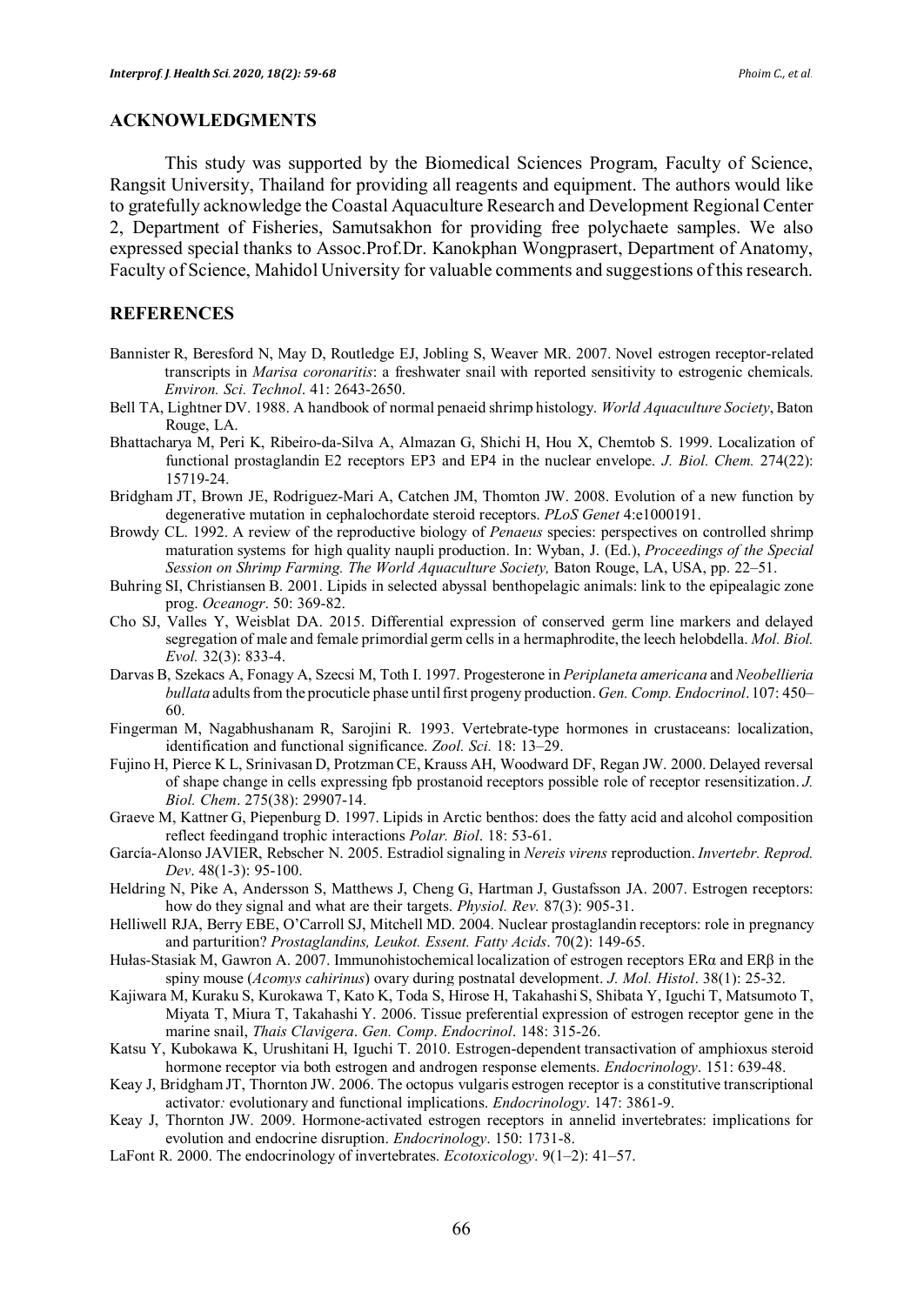- Li Q, Osada M, Suzuki T, Mori K. 1998. Changes in vitellin during oogenesis and effect of estradiol on vitellogenesis in the Pacific oyster *Crassostrea gigas*. *Invert. Reprod*. *Dev*. 33: 87-93.
- Luis OJ, Passos AM. 1995. Seasonal changes in lipid content and composition of the polychaete *Nereis* (*Hediste*) diversicolor. *Comp. Biochem. Physiol. B Biochem. Mol. Biol*. 111(4): 579-86.
- Lv L, Dong X, Lv F, Zhao W, Yu Y, Yang W. 2017. Molecular cloning and characterization of an estrogen receptor gene in the marine polychaete *Perinereis aibuhitensis*. *Comp. Biochem. Physiol. B Biochem. Mol. Biol.* 207: 15-21.
- Lytle JS, Lytle TF, Ogle JT. 1990. Polyunsaturated fatty acid profiles as a comparative tool in assessing maturation diets of *Penaeus vannamei*. *Aquaculture.* 89(3): 287-99.
- Maceren-Pates M, Kurita Y, Pates G, Yoshikuni M. 2015. A model for germ cell development in a fully segmented worm. *Zoological Lett.* 1(1): 34.
- Marsden GE, McGuren JJ, Hansford SW, Burke MJ. 1997. A moist artificial diet for prawn broodstock: its effect on the variable reproductive performance of wild caught *Penaeus monodon*. *Aquaculture*. 149(1-2): 145- 56.
- Matozzo V, Marin MG. 2008. Can 17 β-estradiol inducevitellogenin-like proteins in the clam *Tapes philippinarum. Environ. Toxicol. Pharmacol*. 26: 38-44.
- Matsumoto T, Nakamura AM, Mori K, Akiyama I, Hirose H, Takahashi Y. 2007. Oyster estrogen receptor: cDNA cloning and immunolocalization. *Gen. Comp. Endocrinol*. 151: 195-201.
- Meunpol O, Meejing P, Piyatiratitivorakul S. 2005(b). Maturation diet based on fatty acid content for male *Penaeus monodon* (*Fabricius*) broodstock. *Aquac. Res.* 36(12): 1216-25.
- Meunpol O, Iam-Pai S, Suthikrai W, Piyatiratitivorakul S. 2007. Identification of progesterone and 17αhydroxyprogesterone in polychaetes (*Perinereis* sp.) and the effects of hormone extracts on penaeid oocyte development in vitro. *Aquaculture*. 270(1-4): 485-92.
- Middleditch BS, Missler SR, Hines HB, McVey JP, Brown A, Ward DG, Lawrence AL. 1980. Metabolic profiles of penaied shrimp: dietary lipids and ovarian maturation. *J. Chromatogr.* 195(3): 359-68.
- Nagasawa K, Treen N, Kondo R, Otoki Y, Itoh N, Rotchell JM, Osada M. 2015. Molecular characterization of an estrogen receptor and estrogen-related receptor and their autoregulatory capabilities in two *Mytilus* species. *Gene.* 564: 153–9.
- Naessens E, Lavens P, Gomez L, Browdy CL, McGovern-Hopkins K, Spencer A, Kawahigashi D, Sorgeloos P. 1997. Maturation performance of *Penaeus vannamei* co-fed Artemia biomass preparations. *Aquaculture*. 155: 87–101.
- Nelson ER. Habibi HR, 2013. Estrogen receptor function and regulation in fish and other vertebrates. *Gen. Comp. Endocr.* 192: 15-24.
- Ni JB, Zeng Z, Ke CH. 2013. Sex steroid levels and expression patterns of estrogen receptor gene in the oyster *Crassostrea angulata* during reproductive cycle. *Aquaculture.* 376–379: 105-16.
- Olive PJ. 1999. Polychaete aquaculture and polychaete science: a mutual synergism. *Hydrobiologia*. 402: 177-86.
- Osada M, Takamura T, Sato H, Mori K. 2003. Vitellogenin synthesis in the ovary of scallop *Patinopecten yessoensis*: control by estradiol-17βand the central nervous system. *J. Exp. Zool.* 299: 172-9.
- Paris M, Pettersson K, Schubert M, Bertrand S, Pongratz I, Escriva H, Laudet V. 2008. An amphioxus orthologue of the estrogen receptor that does not bind estradiol: insights into estrogen receptor evolution*. BMC Evol. Biol*. 8: 219.
- Poltana P. 2005. Development of the polychaete *Perinereis nuntia* brevicirrus and its prostaglandin F2 alpha content in the atokous stage. *10th International Congress on Invertebrate Reproduction and Development* 18-23 July 2004. Newcastle upon Tyne, UK. Abstract. (pp. 18-23).
- Rebscher N, Zelada-Gonzalez F, Banishch TU, Raible F, Arendt D. 2007. Vasa unveils a common origin of germ cells and of somatic stem cells from the posterior growth zone in the polychaete *Platynereis dumerilii*. *Dev. Biol.* 306: 599-611.
- Sar M, Welsch F. 1999. Differential expression of estrogen receptor-β and estrogen receptor-α in the rat ovary. *Endocrinology*. 140(2): 963-71.
- Skipper JK, Hamilton TH. 1977. Regulation by estrogen of the vitellogenin gene. *Proc. Natl Acad. Sci*. 74(6): 2384-8.
- Spaziani EP, Hinsch GW, Edwards SC. 1993. Changes in prostaglandin E 2 and F 2α during vitellogenesis in the Florida crayfish *Procambarus paeninsulanus*. *J. Comp. Physiol.* 163(7): 541-5.
- Stange D, Sieratowicz A, Horres R,Oehimann J. 2011. Freshwater mud snail (*Potamopyrgus antipodarum*) estrogen receptor: identification and expression analysis under exposure to (xeno-) hormones*. Ecotox. Environ. Safe*. 75: 94-101.
- Tran TKA, MacFarlane GR, Kong RYC, O'Connor WA, Yu RMK. 2016(b). Mechanistic insights into induction of vitellogenin gene expression by estrogens in Sydney rock oysters, *Saccostrea glomerata*. *Aquat. Toxicol*. 174: 146-58.